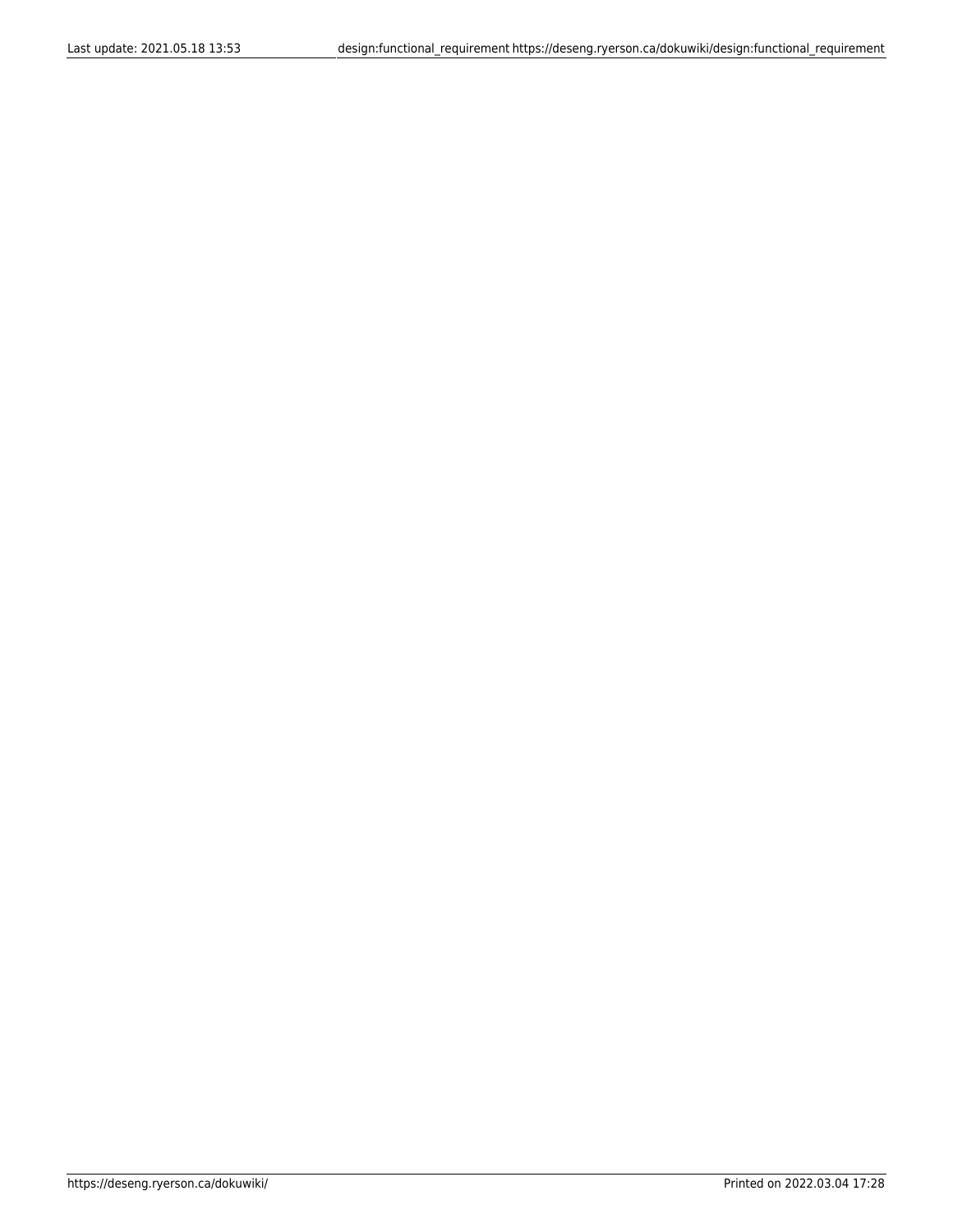# **Functional Requirement**

A functional requirement (FR) specifies how product characteristics are manifested by a product; they describe what a product has to do. Verbs are commonly used to specify functional requirements.

Function is different from [behaviour.](https://deseng.ryerson.ca/dokuwiki/design:behaviour) Behaviour is how a product responds to a stimulus, whereas a function is how that stimulated response serves some [purpose](https://deseng.ryerson.ca/dokuwiki/design:purpose) in an [situation.](https://deseng.ryerson.ca/dokuwiki/design:situation)

### <span id="page-2-0"></span>**What is a functional requirement?**

Product behaviour answers the question: "How does the product fulfil its function?"

Product function answers the question: "Why is a particular product behaviour important?"

*Example:* The behaviour of a spring is to deform elastically. That is, when the spring is given an input of a certain physical load, the spring responds by changing shape until its reaction force equals the applied input force.

The *function* that this behaviour serves depends on how the spring is used. It may be used as a vibration damper, or to increase control of a machine (such as a car), or to prevent damage to some delicate items by distributing sudden forces over longer periods of time.

Behaviour depends on structure (e.g. an I-section beam behaves differently from an O-section beam carrying the same load), and since the product's structure has not been designed yet, we have to start by defining function.

So a FR is a specification of the function of a product, phrased in terms of things it will do during operation.

FRs should never describe the form, shape, material, or any other physical characteristic of a product. Though this can be hard to do, it is very important to remain uncommitted to structural features at the beginning of a design project. By focusing on function rather than structure, the designer assumes a state of mind that is more open to new, innovative, and creative ideas, and less likely to commit design errors of the past. The designer is also more likely to understand ideas expressed by other design team members and is less likely to assume everyone else's ideas are inferior. The result, on the whole, is a better design process, which means a better final product.

FRs focus on the *operational* features of products. This is an important philosophical point: the key to a product is how it functions in operation, not during manufacture, or transport, or maintenance, or during any other life-cycle phase. Of course, requirements from all life-cycle phases are important, but if the product cannot perform its intended operational functions, then what's the point of engineering it at all?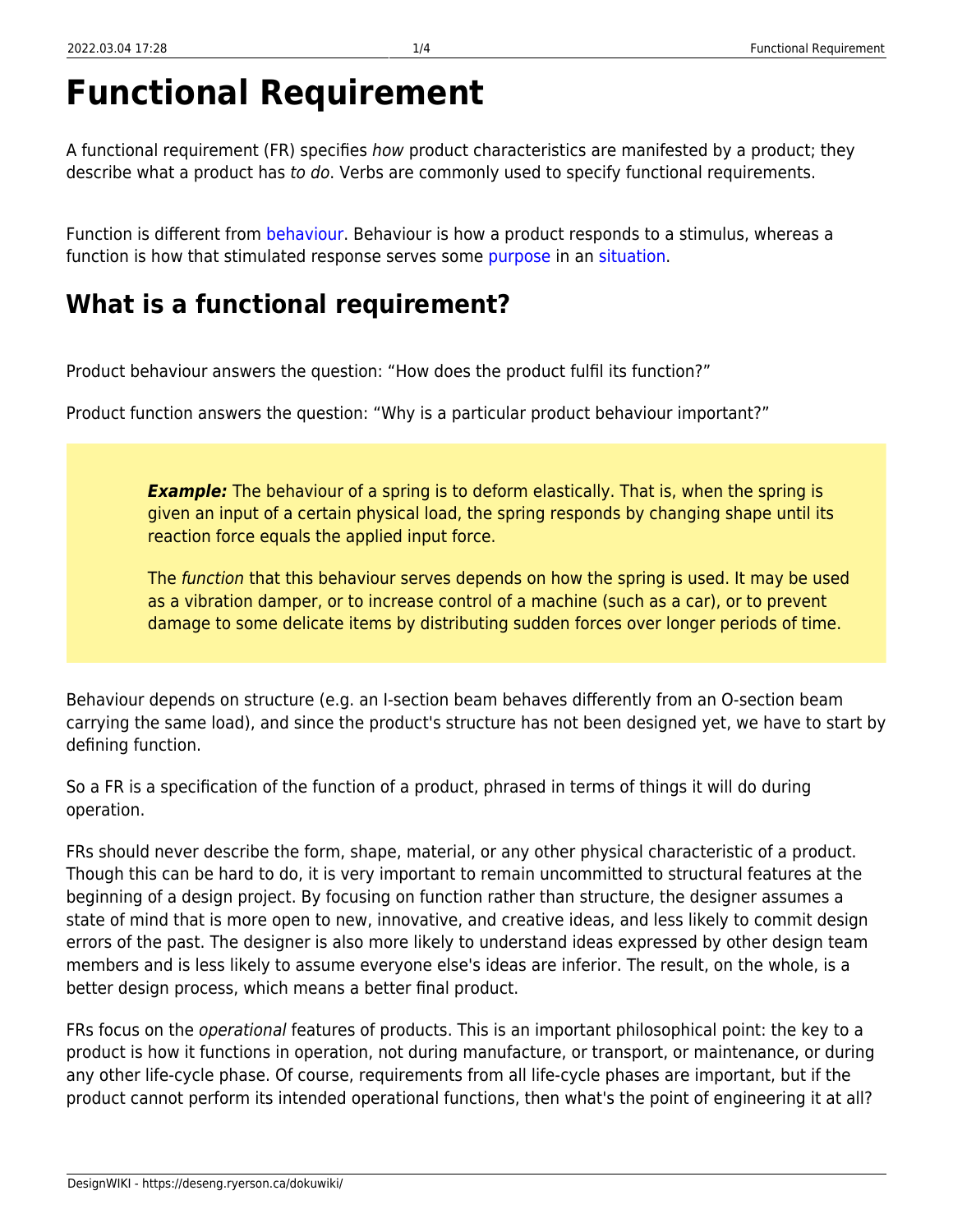### <span id="page-3-0"></span>**Specifying Functional Requirements**

Fig. 1: A telephone.



Notwithstanding the foregoing discussion, it is generally rather silly to specify FRs with no mention at all of the physical nature of the product. This is because we generally already have some idea of what the product will be and do. [Boeing](http://www.boeing.com/) doesn't design cars, and [Ford](http://www.ford.ca) doesn't design airplanes. It is obvious that at a certain level, we will have some idea about the physical nature of the product. Planes don't look like cars; probably, they never will<sup>[1\)](#page--1-0)</sup>. There are of course exceptions: consider the two telephones shown to the right. Nonetheless, no FR should explicitly refer to a design intervention's physical characteristics.

So we can describe a FR as a sentence that takes the following form: "The product does something," where the *does something* part is a verb or verb clause describing an action or reaction of the product within its operating environment.

Fig. 2: Is this still a telephone?



All FRs must use **active verbs** - verbs that describe some kind of dynamic. In particular, the following verbs must **never** be used in FRs: to have, to be, and to be able to.

Also, FR verbs must never be negatives. For instance, "The product cannot break in bending" is a negative verb. In this case, the FR should be phrased as "The product must resist bending".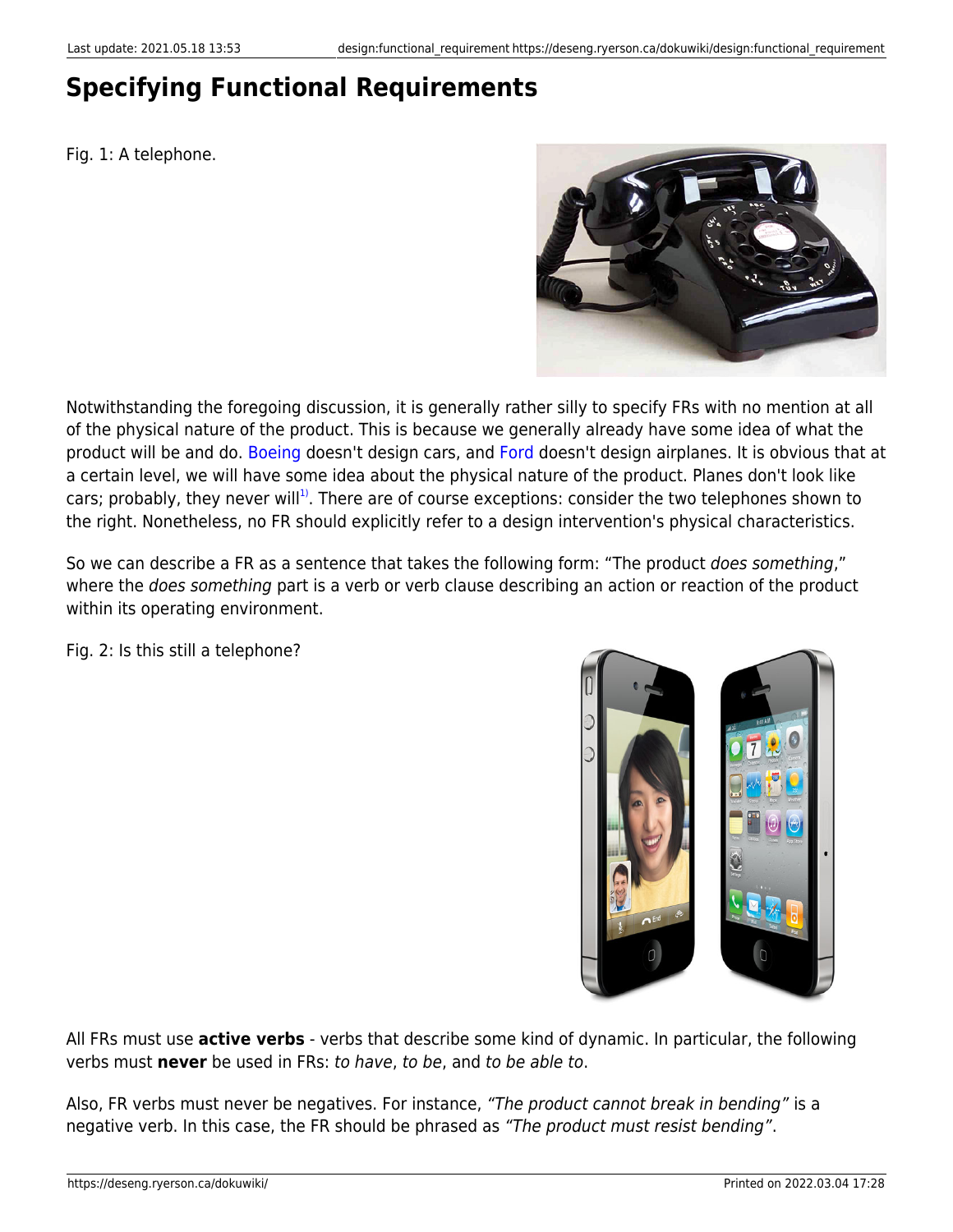### <span id="page-4-0"></span>**Examples of Good and Bad Functional Requirements**

#### <span id="page-4-1"></span>**Well-specified functional requirements**

- The product must display enlarged images.
- The robot must orient parts on the ground at any angle.
	- We can mention the "ground" here as part of the [situation](https://deseng.ryerson.ca/dokuwiki/design:situation), rather than part of the product. Since designers rarely have any substantive control over the operating environment (part of the situation) of their products, it is considered acceptable (even desirable!) to mention the physical characteristics of the environment in the FR specifications.
- The product must resist bending.
	- $\circ$  There are various equivalent English forms for expressing FRs. One might ask: "To what degree should the product resist bending?" But the answer to this begs the introduction of a [constraint](https://deseng.ryerson.ca/dokuwiki/design:constraint).
- Excess heat must be dissipated to the ambient air.
- The container must hold hot liquids.
	- $\circ$  We might have said "cup" instead of "container," but that may have carried unwanted connotations regarding capacity (e.g. a mug holds more than a cup). "Container", on the other hand, is much more general and helps leave open the possibility of developing innovative designs.

#### <span id="page-4-2"></span>**Badly-specified functional requirements**

- Maintain toughness in bending.
	- Who is doing the maintaining here? This can be interpreted as a direction to the designer, not a function of the product; i.e. the designer must design a product such that he maintains the product's toughness. This is why it's important to specify the subject of every constraint.
- Minimize the weight of the car.
	- Although this isn't a constraint (because an objective function like minimize doesn't set hard limits on the value of the weight of the car), it is an instruction to the designer and not a product function.
- Minimize material costs.
	- $\circ$  Cost is not a product function. And it clearly is an instruction to the designers, not about the product.
	- Cost can be represented as a constraint.
- It must be possible to pour hot liquids into the cup.
	- $\circ$  This is a passive statement, more descriptive of the cup's user (which is part of the environment) than of the cup itself.
- Use 6061-T6 aluminum.
	- This includes a direct reference to the required value of a characteristic of the product.
- The robot must have a rotating elbow joint.
	- Same as above.
- Use a grade of steel that maintains toughness.
	- $\circ$  The reference to a material is not appropriate.
- Manufacturing costs cannot exceed 10% of the unit cost.